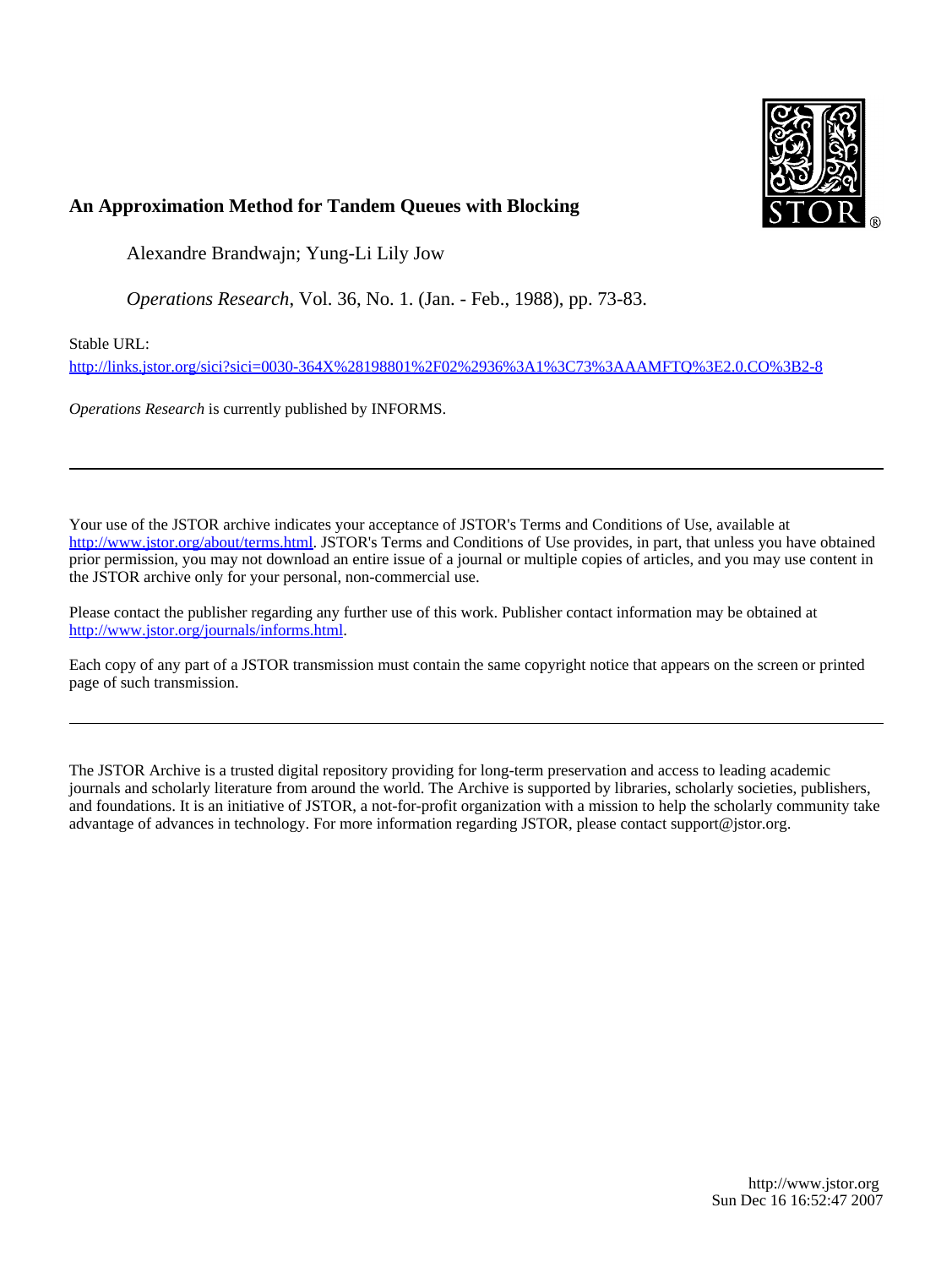# **AN APPROXIMATION METHOD FOR TANDEM QUEUES WITH BLOCKING**

## **ALEXANDRE BRANDWAJN**

*University of California, Santa Cruz, California, and Pallas International Corporation, Sun Jose, California* 

## **YUNG-LI LILY JOW**

*Amdahl Corporation, Sunnyvale, California*  (Received February 1986; revisions received October 1986; accepted April 1987)

We propose an approximate analysis of open systems of tandem queues with blocking caused by finite buffers between servers. Our approach relies on the use of marginal probability distributions ("state equivalence") coupled with an approximate evaluation of the conditional probabilities introduced through the equivalence. The method iterates over consecutive pairs of servers using the solution of a two-queue system as a building block. It produces performance measures for individual servers as well as an approximation to joint queue-length probability distributions for pairs of neighboring stations. Experience indicates that the number of iterations required for the method grows moderately with the number of nodes in the network. We give examples to demonstrate the accuracy and the convergence properties of the proposed approximation.

Systems of tandem queues with blocking caused by finite buffers between servers are important as models of production systems and communication networks. The exact analytic solution of such queueing models is unavailable except for a few special cases, involving a small number of servers or customers (e.g., Gordon and Newell 1967 and Konheim and Reiser 1976, 1978). Thus, much of the considerable literature on tandem queues with finite buffers has proposed several approximation methods (see, for example, Altiok 1982; Altiok and Stidham 1982; Balsamo and Iazeolla 1983; Boxma and Konheim 1981; Foster and Perros 1980, Gershwin 1987, Gershwin and Schick 1983; Gordon and Newell; Hillier and Boling 1967; Hunt 1956; Konheim and Reiser 1976, 1978; Labetoulle and Pujolle 1980; Pittel 1976; Sun and Diehl 1984; and Takahashi, Miyahara and Hasegawa 1980). These methods differ in their accuracy and complexity, but generally aim at producing performance measures only for individual servers. The approach in Suri and Diehl directly produces only the average total transit time through the network. Some of the most accurate methods (Boxma and Konheim) have a computational cost that increases rapidly with the number of stations in the network. Also, seemingly all these researchers consider only load-independent service rates. Note that load-dependent service rates may arise either because the system modeled exhibits explicitly such dependencies or, when the tandem

system is a part of a larger model, as a result of model transformations (for example, Brandwajn 1985 and Chandy, Herzog and Woo 1975).

As discussed in Altiok and Stidham and in Suri and Diehl, there are two common definitions of blocking due to finite buffers. In the first case, a server is blocked if, at completion time, the downstream buffer is full. This definition seems to be abstracted from production systems. In the second case, a server is not allowed to start service until space is available in the downstream buffer. This definition is better suited for the modeling of communication systems when the "service" includes transmission of data to the next station. Except in special cases, these two definitions are not equivalent (see Altiok and Stidham).

The method we propose is applicable to both types of blocking. Because our interest in tandem queues stems from communications modeling, and for the sake of simplicity, we cast our exposition in terms of the second type of blocking. We also focus on statedependent exponential servers, and only mention the possible extension to more general service time distributions.

Our approach is based on the use of marginal probability distributions ("equivalence") together with an approximate evaluation of the conditional probabilities introduced through such an equivalence. The method uses the solution of a two-queue system as a building block, in an iteration over pairs of adjacent

*Subject classification:* 684 approximate solution, 705 open tandem queues.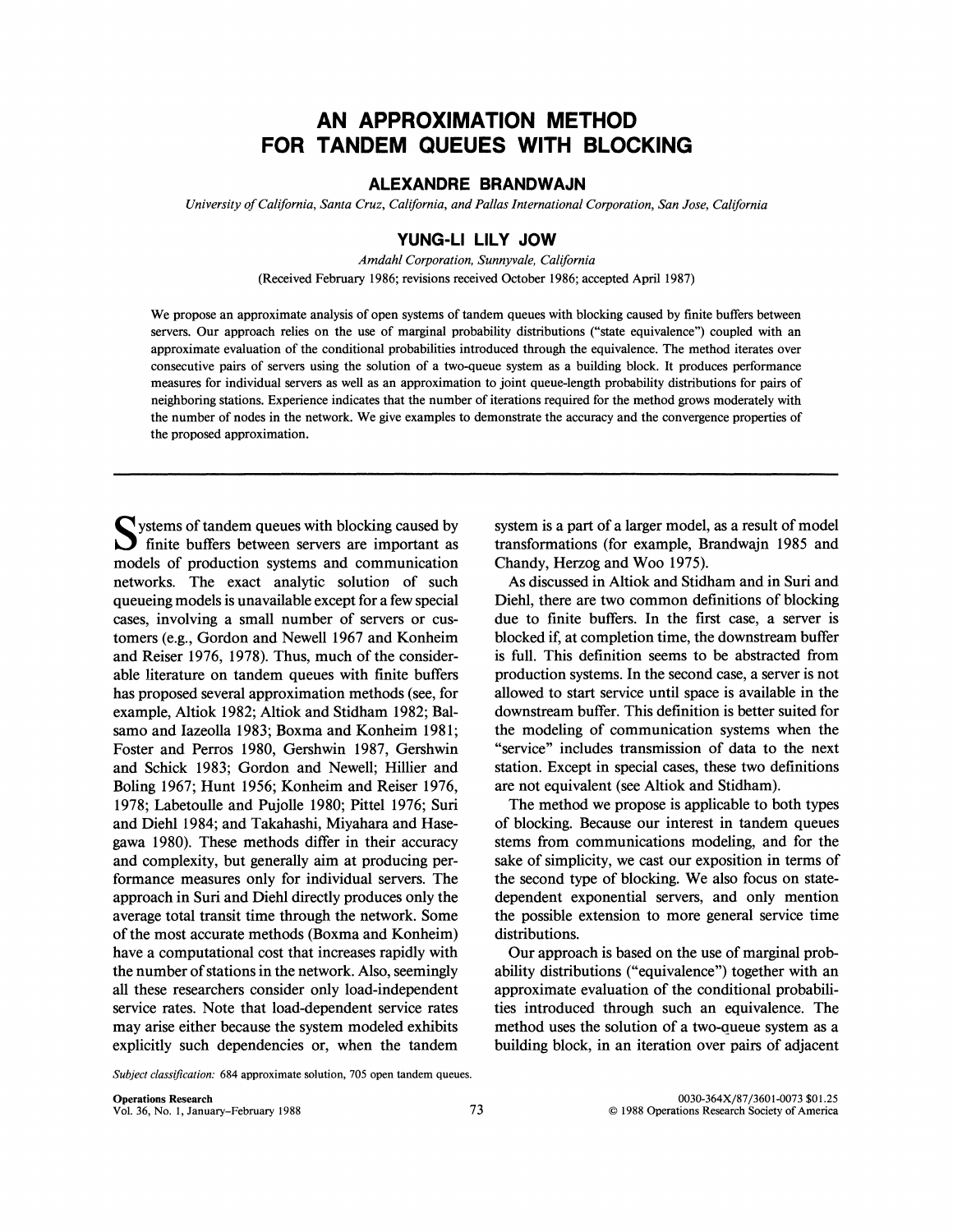#### 74 **BRANDWAJN AND JOW**  $\prime$

stations. It produces, in addition to performance measures for individual servers, an approximation to joint queue length probability distributions for pairs of neighboring stations. The computational complexity of each iteration is linear in the number of servers, and experimentation suggests that the number of iterations grows moderately as the number of nodes in the network increases.

Section 1 describes our approach. In Section 2, we discuss the accuracy of the approximation proposed and present numerical examples to illustrate its performance. Finally, we conclude in Section **3** by briefly indicating possible extensions to the method.

#### **1. Approximation Method**

Consider the open system of  $K$  queues (nodes) in series, shown in Figure 1. Each node is assumed to possess a limited buffer space so that there may be at most  $M_i$  users (including the one in service) at node i,  $i=1,\ldots,K$ . We denote by  $n_i$ , for  $n_i \leq M_i$ , the current number of users at server i.

Arrivals to the system are assumed to come from a quasi-Poisson source with parameter  $\lambda(n_1)$ , a function of the number of users at the first node. When the buffer at this node is full, i.e.,  $n_1 = M_1$ , the source shuts down, and it resumes operation as soon as  $n_1$ drops below  $M_1$ . This is equivalent to keeping the source active and turning away the arrivals ("lost calls").

The service at node  $i$  is assumed to be Markovian with rate  $\mu_i(n_i)$ , a function of the current number of users at this server (state-dependent exponential), and is allowed to start only when the next queue is not full  $(n_{i+1} < M_{i+1}, i = 1, \ldots, K-1).$ 

Denote by  $p(n_1, \ldots, n_i, n_{i+1}, \ldots, n_K)$  the stationary state probability of the tandem network. To simplify notation, let us consider the service rate at node i  $(i < K)$  as a function of the number of users at nodes i and  $i + 1$ , namely,  $\mu_i(n_i, n_{i+1})$ . In this way, blocking in our tandem network is represented through the condition:  $\mu_i(n_i, n_{i+1}) = 0$  if  $n_{i+1} = M_{i+1}$ . We also have, of course,  $\mu_i(n_i, n_{i+1}) = 0$  if  $n_i = 0$ . The balance



**Figure 1.** Tandem queues with finite buffers.

equations for the network can be written as

$$
\left\{\lambda(n_1) + \sum_{i=1}^{K-1} \mu_i(n_1, n_{i+1}) + \mu_K(n_K)\right\}
$$
  
\n
$$
p(n_1, \ldots, n_i, n_{i+1}, \ldots, n_K)
$$
  
\n
$$
= \lambda(n_1 - 1)p(n_1 - 1, \ldots, n_i, n_{i+1}, \ldots, n_K)
$$
  
\n
$$
+ \mu_K(n_K + 1)p(n_1, \ldots, n_i, n_{i+1}, \ldots, n_K + 1)
$$
  
\n
$$
+ \sum_{i=1}^{K-1} \mu_i(n_i + 1, n_{i+1} - 1)
$$
  
\n
$$
\times p(n_1, \ldots, n_i + 1, n_{i+1} - 1, \ldots, n_K),
$$

where we assume that  $p(n_1, \ldots, n_i, n_{i+1}, \ldots, n_K) = 0$ for impossible states (any  $n_j$ ,  $j = 1, \ldots, K$ , negative or greater than its corresponding maximum value).

Let us focus our attention on a pair of nodes,  $i$  and  $i + 1$ , and denote by  $p(n_i, n_{i+1})$  the stationary joint probability distribution for the numbers of users at these two nodes.  $p(n_i, n_{i+1})$  is a marginal probability derived from  $p(n_1, \ldots n_i, n_{i+1}, \ldots n_K)$  by summing over all  $n_i$  for  $j = 1, ..., i - 1, i + 2, ..., K$ :

$$
p(n_i, n_{i+1}) = \sum_{j \neq i, i+1} \sum_{n_j=0}^{M_i} p(n_1, \ldots, n_i, n_{i+1}, \ldots, n_K).
$$

Performing this summation on the balance equations of the K station tandem network and expressing  $p(n_1,$ ...,  $n_K$ ) as Prob{ $n_1, \ldots, n_K | n_i, n_{i+1} \} \cdot p(n_i, n_{i+1}),$  we get

$$
\{a_i(n_i, n_{i+1}) + \mu_i(n_i, n_i + 1) + u_{i+1}(n_i, n_{i+1})\}p(n_i, n_{i+1})
$$
  
=  $a_i(n_i - 1, n_{i+1})p(n_i - 1, n_{i+1}) + \mu_i(n_i + 1, n_{i+1} - 1)p(n_i + 1, n_{i+1} - 1) + u_{i+1}(n_i, n_{i+1} + 1)p(n_i, n_{i+1} + 1),$   
 $n_i = 0, ..., M_i; n_{i+1} = 0, ..., M_{i+1},$ 

where, again, impossible terms are assumed to vanish and

$$
a_i(n_i, n_{i+1})
$$
  
= 
$$
\begin{cases} \sum_{j \neq i} \sum_{n_j=0}^{M_i} \mu_{i-1}(n_{i-1}, n_i) \text{Prob}\{n_1, \dots, n_K \mid n_i, n_{i+1}\}, \\ \sum_{j \neq i+1} \mu_{i-1}(n_i, n_i) = 1, \\ \lambda(n_i), \quad i = 1. \end{cases}
$$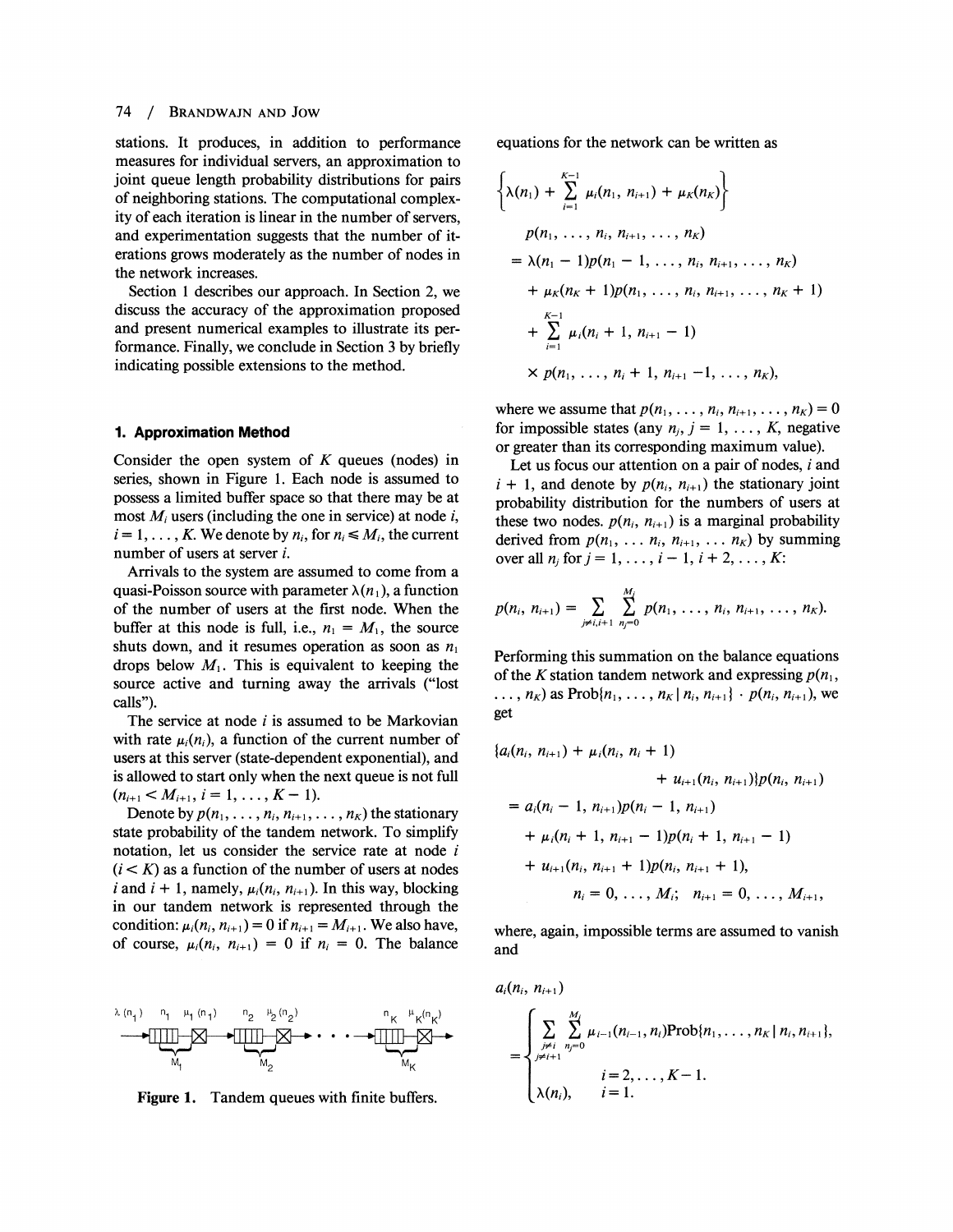$$
u_{i+1}(n_i, n_{i+1})
$$
\n
$$
= \begin{cases}\n\sum_{j \neq i}^{M_j} \sum_{n_j=0}^{M_j} \mu_{i+1}(n_{i+1}, n_{i+2}) \\
\sum_{j \neq i+1}^{M_j=0} \text{Prob}\{n_1, \ldots, n_K \mid n_i, n_{i+1}\}, \\
i = 1, \ldots, K-2, \\
\mu_K(n_{i+1}), \qquad i = K-1.\n\end{cases}
$$

 $Prob\{n_1, \ldots n_K | n_i, n_{i+1}\}$  is the conditional probability of having  $(n_1, \ldots, n_{i-1}, n_{i+2}, \ldots, n_K)$  users at nodes outside the selected pair, given that there are  $(n_i, n_{i+1})$ users at the selected nodes.

Rewriting this conditional probability as

Prob
$$
\{n_{i-1} | n_i, n_{i+1}\}
$$
 - Prob $\{n_1, ..., n_K | n_{i-1}, n_i, n_{i+1}\}$   
and

 $Prob{n_{i+2} | n_i, n_{i+1}} \cdot Prob{n_1, \ldots, n_K | n_i, n_{i+1}, n_{i+2}}$ 

in  $a_i(n_i, n_{i+1})$  and  $u_{i+1}(n_i, n_{i+1})$ , respectively, and carrying out the summation, we readily obtain

$$
a_i(n_i, n_{i+1})
$$
\n
$$
= \begin{cases}\n\sum_{n_{i-1}=1}^{M_{i-1}} \mu_{i-1}(n_{i-1}) \text{Prob}\{n_{i-1} | n_i, n_{i+1}\}, \\
i = 2, \dots, K-1, \\
\lambda(n_i), \quad i = 1.\n\end{cases} (1)
$$
\n
$$
n_i = 0, \dots, M_i - 1; \quad n_{i+1} = 0, \dots, M_{i+1}.
$$

and the rate of departures from the second node is

$$
u_{i+1}(n_i, n_{i+1})
$$
\n
$$
= \begin{cases}\n\sum_{n_{i+2}=0}^{M_{i+2}-1} \mu_{i+1}(n_{i+1}) \text{Prob}\{n_{i+2} \mid n_i, n_{i+1}\}, \\
i = 1, \dots, K-2, \\
\mu_K(n_{i+1}), \quad i = K-1, \\
n_i = 0, \dots, M_i; \quad n_{i+1} = 1, \dots, M_{i+1}.\n\end{cases}
$$
\n(2)

The equations for  $p(n_i, n_{i+1})$  imply that, with respect to  $p(n_i, n_{i+1})$ , the singled-out pair behaves like the two-node tandem system of Figure 2 with a statedependent arrival rate  $a_i(n_i, n_{i+1})$  and the rate of departures from the second node  $u_{i+1}(n_i, n_{i+1})$  given by (1) and (2), respectively.

In this equivalent system, the two nodes have the same limited capacity as in the original system. Interarrival times and service at the second node are exponentially distributed, and the service at the first node can start only when the second queue is not full.



Figure 2. Equivalent system for a pair of queues.

It is important to the stress that the equivalence is nothing more than a representation of the marginal (with respect to the state of the whole network) probability  $p(n_i, n_{i+1})$ , and involves no approximation. The interested reader is referred to Brandwajn (1985) for a discussion of other applications of this approach.

Assume that we know how to solve (e.g., using a numerical method) such a two-node system. We would then obtain the joint probability distribution  $p(n_i, n_{i+1})$  if we knew the "equivalent" rates of arrival and service,  $a_i(n_i, n_{i+1})$  and  $u_{i+1}(n_i, n_{i+1})$ . These rates involve the probability of the number of users at node  $i-1$  and  $i+2$ , respectively, given  $n_i$ ,  $n_{i+1}$ . In order to provide an approximation of these probabilities, we assume that only the state of the immediate neighbor matters in the condition so that:

$$
Prob{n_{i-1} | n_i, n_{i+1}} \simeq Prob{n_{i-1} | n_i},
$$
  
 $i = 2, ..., K - 1, (3)$ 

and

$$
Prob\{n_{i+2} \mid n_i, n_{i+1}\} \simeq Prob\{n_{i+2} \mid n_{i+1}\},\
$$

 $i = 1, \ldots, K - 2.$ 

Hence,

$$
a_i(n_i, n_{i+1}) \approx a_i^*(n_i)
$$
  
\n
$$
\triangleq \begin{cases} \sum_{n_{i-1}=1}^{M_{i-1}} \mu_{i-1}(n_{i-1}) \text{Prob}\{n_{i-1} | n_i\}, \\ i = 2, \dots, K - 1, \\ \lambda(n_1), \quad i = 1. \end{cases}
$$
 (4)

and

$$
u_{i+1}(n_i, n_{i+1}) \simeq u_{i+1}^*(n_{i+1})
$$
  
\n
$$
\triangleq \begin{cases} \sum_{n_{i+2}=0}^{M_{i+2}-1} \mu_{i+1}(n_{i+1}) \text{Prob}\{n_{i+2} \mid n_{i+1}\}, \\ i = 1, \ldots, K-2, \\ \mu_K(n_K), \qquad i = K-1. \end{cases}
$$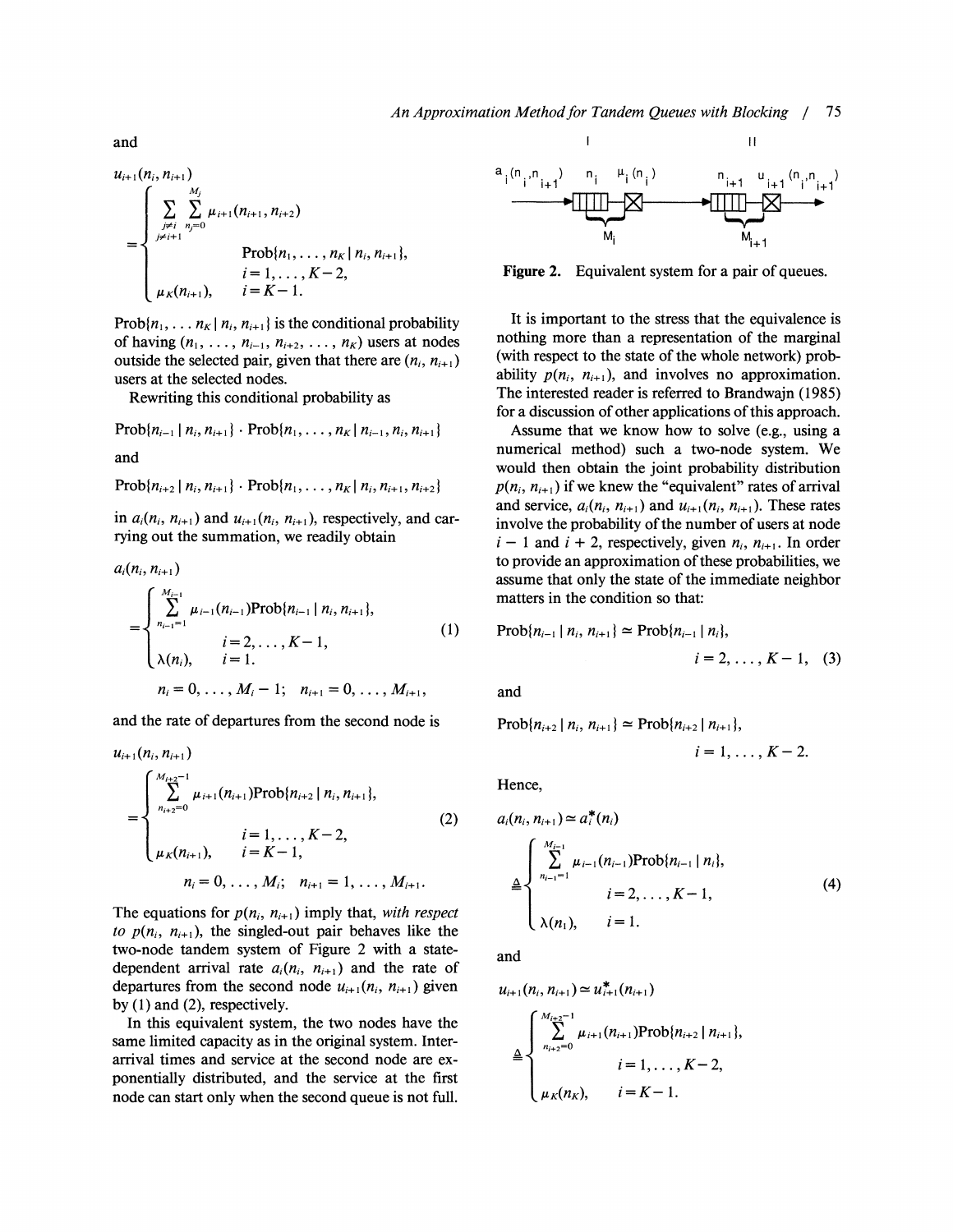

**Figure 3.** Two-server solution cell.

Intuitively, assumption (3) says that nearly all the influence of node  $i + 1$  on node  $i - 1$  is contained in the state of node i.

This approximation allows us to develop an iterative approach similar in spirit to those discussed in Gershwin, and in Labetoulle and Pujolle, that consider the nodes in the original tandem system of Figure 1 twoby-two. We use the  $p(n_i, n_{i+1})$  obtained from the solution of the pair of nodes i and  $i + 1$ , now reduced to the system shown in Figure 3, to compute  $u_i^*(n_i)$ and  $a_{i+1}^*(n_{i+1})$  for the pairs  $i - 1$ ,  $i + 1$  and  $i + 1$ ,  $i + 2$ , respectively. More precisely, the steps of the iterative procedure are as follows (we use a superscript to denote iteration number):

- Step 1. Select an initial approximation for the conditional probabilities  $Prob^{0}\lbrace n_{i+1} | n_{i} \rbrace$ ,  $i = 2, ...,$  $K-1$ .
- Step 2. At iteration *j*, solve  $K 1$  pairs of neighboring nodes i,  $i + 1$ , for  $i = 1, \ldots, K - 1$ . For the solution of the pair i,  $i + 1$ , use Prob<sup>j-1</sup> $\{n_{i+2} | n_{i+1}\}$ to obtain  $u_{i+1}^*(n_{i+1})$ , and Prob $i\{n_{i-1} \mid n_i\}$  for  $a_i^*(n_i)$ . The solution of the pair yields  $p^{j}(n_i, n_{i+1})$  used to compute Prob<sup>j</sup> $\{n_i | n_{i+1}\}$  and Prob<sup>j</sup> $\{n_{i+1} | n_i\}$  for other pairs, as well as any performance measures for nodes i and  $i + 1$ .
- Step 3. If a convergence criterion, e.g., maximum absolute value between two iterates for each node less than a given value, has been met, stop. Otherwise, set *j* to  $j + 1$  and return to Step 2.

To illustrate the solution procedure, let us apply it to a four node system.

- Step 1. First, we select  $p^{0}\{n_2 \mid n_1\}$ ,  $p^{0}\{n_3 \mid n_2\}$ , and  $p^{0}\{n_{4} \mid n_{3}\}$ . We set *j* to 1.
- Step 2. At iteration j, we solve **3** pairs of the twoserver system of Figure **3** as follows:
	- (i) For the pair of nodes 1 and 2:

 $a_1^*(n_1) = \lambda_1(n_1)$  is known, and we use  $p^{j-1}\{n_3 \mid n_2\}$  to compute  $u_2^*(n_2)$ . Then we solve for  $p^{j}(n_1, n_2)$ .

(ii) For the pair of nodes 2 and 3:

We use  $p^j\{n_1 \mid n_2\}$  to compute  $a_2^*(n_2)$  and  $p^{j-1}\{n_4 | n_3\}$  to compute  $u_3^*(n_3)$ . Then we solve for  $p'(n_2, n_3)$ 

(iii) For the pair of nodes 3 and 4:

We use  $p^{j}\lbrace n_2 | n_3 \rbrace$  to compute  $a_3^*(n_3)$  and  $u_4^*(n_4) = \mu_4(n_4)$  is known. We then solve for  $p^{j}(n_3, n_4)$ .

Step 3. If the convergence criterion has been satisfied, we stop. Otherwise, we set  $j$  to  $j + 1$  and return to Step 2.

Each iteration involves  $K - 1$  solutions of the twoserver cell of Figure **3.** To solve such a cell, one can apply a numerical method (e.g., Brandwajn 1979) to the balance equations. It is also possible to adapt the approximate solution in Boxma and Konheim (1981), which results in computation time savings, at the expense of accuracy in the evaluation of the joint probabilities.

We do not have a proof of convergence. In practice, in the many examples we have examined, the method has always converged within a reasonable number of iterations (low lOs), only moderately dependent on the number of nodes. As a result, the computational complexity of our approach grows relatively moderately (but more than linearly) with the number of queues in the tandem system.

It is worthwhile noting that the approximation that underlies our method (3) holds exactly if there is no blocking, so that an exact solution is then produced. As the next section illustrates, the accuracy of the approach is generally good, even in the presence of significant blocking.

#### **2. Numerical Examples and Accuracy**

We have tested our approach on a number of examples (since the method takes a two-node solution as a basis, only networks with three or more queues are of interest). The results obtained indicate that, in terms of expected queue lengths, marginal queue size distributions and also two-by-two node joint queue size distribution, the accuracy of our approximation is generally good except in a few specific and recognizable cases.

To illustrate this fact, we present in this section the results obtained for six examples chosen so as to cover a reasonable selection of parameters. As basis for comparison, we use either the "exact" solution obtained by solving numerically the global balance equations of the tandem network, or, for larger systems, the results of a discrete-event simulation.

We compare the joint queue length distribution for pairs of nodes for one example. We compare the marginal queue length distribution for individual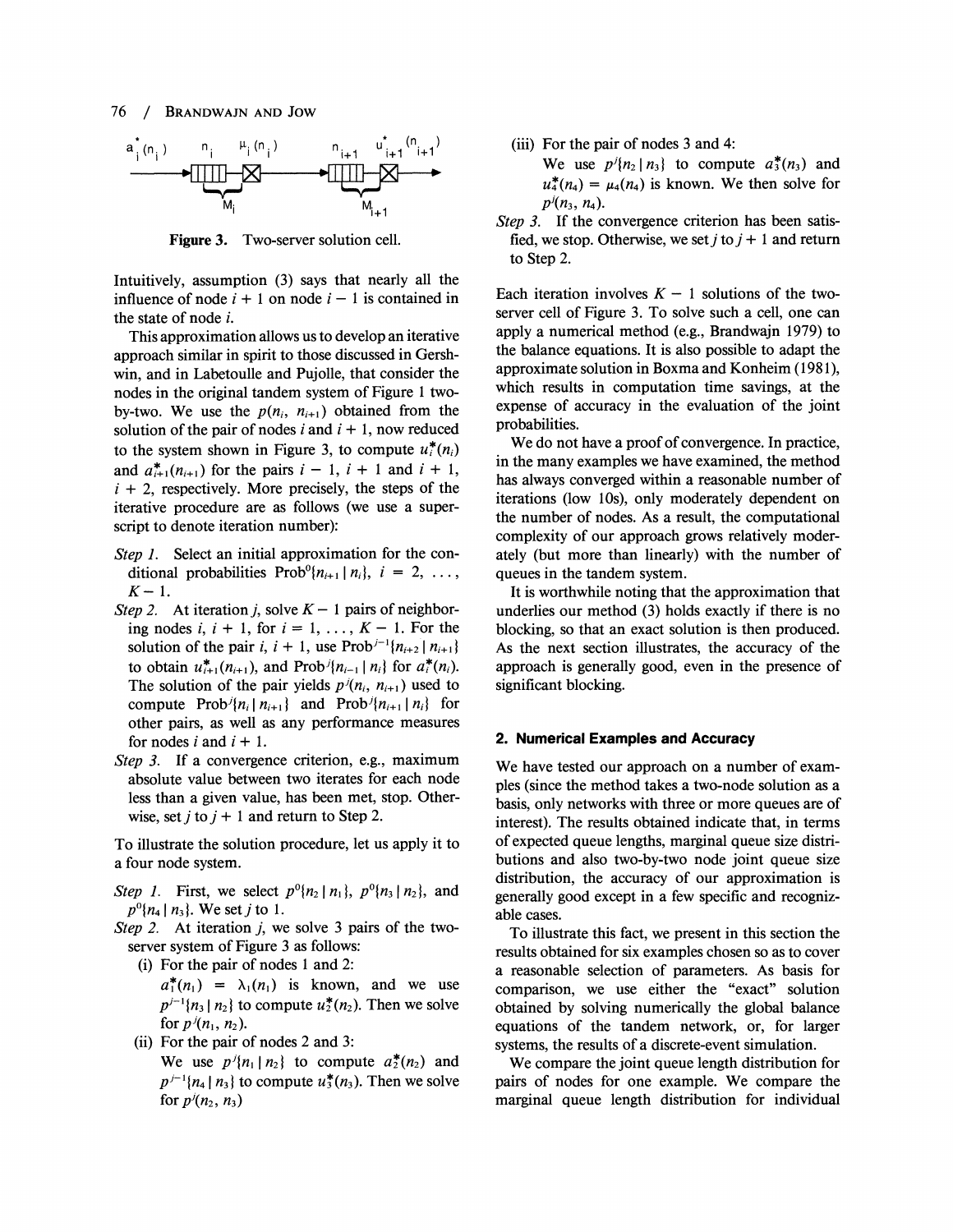nodes in the network for a small selection of param- **Example 1**  eters; all other examples compare two values of this distribution: the probability that the node is empty and the probability that the queue is full. This latter probability is an indication of blocking. We compare the average queue lengths, as well as the expected total Table I shows the results obtained for Example 1. number of customers in the system, the network We observe that relative errors in average queue throughput and the average sojourn time in system, lengths and marginal queue size distributions are befor all examples. low 1%. Note that we report distributions rather than

of the two-node cell. The system considered has state- artificially lower percent errors. We also compare the independent service and arrival rates in all but the last two-station joint probability distributions for which, example of this section. in this example, the approximation has a maximum

First, we consider the three-queue tandem system relative error below 5%. studied in Example 1, p. 44 of Boxma and Konheim. Similar results have been obtained in many other

$$
K = 3 \qquad M_1 = M_2 = M_3 = 2
$$

 $\lambda = 1$  $\mu_1 = \mu_2 = \mu_3 = 1$ 

Our examples utilized an exact numerical solution cumulative functions since the latter may somewhat

Results for Example 1 Average queue lengths Expected total number in system,<br>throughout time in system, throughput, time in system Queue Exact Approximate % error Quantity Exact Approximate % error 1 1.2538 1.2562 0.2% Total in system 3.0000 3.0000 0.0%<br>2 1.0000 1.0000 0.0% Throughput 0.5362 0.5342 0.4% 2 1.OOOO 1.OOOO 0.0% Throughput 0.5362 0.5342 0.4% 3 0.7462 0.7438 -0.3% Time in system 5.5949 5.6159 0.4% Marginal queue length distributions Queue i  $n_i$  $1$  3 Exact Approx. Exact Approx. Exact Approx. Exact Approx.  $\bf{0}$ 0.2101 0.2096 0.3266 0.3275 0.4638 0.4658 0.3247 0.3261  $\mathbf{1}$ 0.3261 0.3469 0.3451 0.3247  $\overline{2}$ 0.4638 0.4658 0.3265 0.3275 0.2101 0.2096 Max % error  $0.4\%$  0.4% 0.5% 0.4% 0.4% Two-node joint queue length distribution  $p(n_1, n_2)$  $n<sub>2</sub>$  $n_1$  $\frac{1}{2}$ Exact Approx. Exact Approx. Exact Approx. Exact Approx.  $\bf{0}$ 0.0585 0.0604 0.0788 0.0780 0.0728 0.0712 0.0802 0.0795  $\mathbf{1}$ 0.1306 0.1293 0.1160 0.1151  $\overline{2}$ 0.1886 0.1869 0.1375 0.1378 0.1378 0.1411  $\text{Max } \%$  error 3.3% Two-node joint queue length distribution  $p(n_2, n_3)$  $n_{3}$  $n_2$  0 1 2 Exact Approx. Exact Approx. Exact Approx. 0 0.1378 0.1411 0.1160 0.1151 0.0728 0.0712 1 0.1375 0.1378 0.1306 0.1293 0.0788 0.0780 2 0.1886 0.1869 0.0795 0.0802 0.0585 0.0604 Max % error 3.2%

**Table** I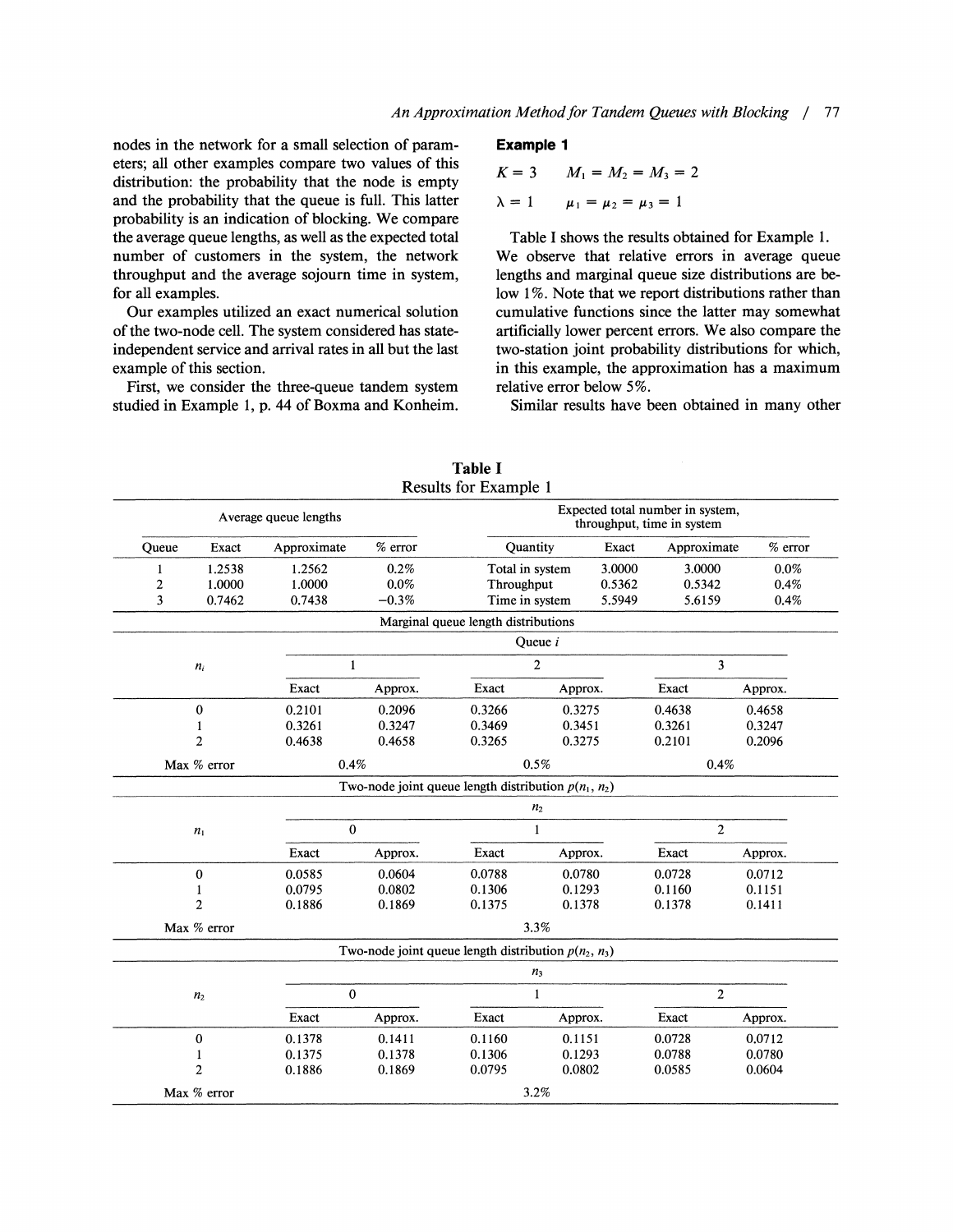#### 78 / BRANDWAJN AND JOW

|              |              |                       |                                                                | Results for Example 2              |                  |             |                  |          |         |
|--------------|--------------|-----------------------|----------------------------------------------------------------|------------------------------------|------------------|-------------|------------------|----------|---------|
|              |              | Average queue lengths | Expected total number in system,<br>throughput, time in system |                                    |                  |             |                  |          |         |
| Queue        | Exact        | Approximate           | $%$ error                                                      | Exact<br>Quantity                  |                  | Approximate |                  | % error  |         |
| 1            | 4.5204       | 3.9357                | $-12.9%$                                                       | Total in system<br>8.1581          |                  | 7.9353      |                  | 2.7%     |         |
| $\mathbf{2}$ | 1.1510       | 1.1620                | $0.9\%$                                                        | Throughput<br>0.9327               |                  | 0.9597      |                  | 2.8%     |         |
| 3            | 2.4867       | 2.5823                | 3.8%                                                           | Time in system                     |                  | 8.7467      | 8.2685           |          | $-5.4%$ |
|              |              |                       |                                                                | Marginal queue length distribution |                  |             |                  |          |         |
|              |              |                       |                                                                |                                    | Queue <i>i</i>   |             |                  |          |         |
|              |              |                       | $\overline{2}$                                                 |                                    |                  |             |                  | 3        |         |
|              | $n_i$        | Exact                 | Approx.                                                        | Exact                              | Exact<br>Approx. |             | Approx.          |          |         |
|              | $\mathbf{0}$ | 0.1965                | 0.2030                                                         | 0.3058                             | 0.2914           |             | 0.0673           | 0.0403   |         |
|              |              | 0.1129                | 0.1310                                                         | 0.2375                             | 0.2553           |             | 0.0806<br>0.0692 |          |         |
|              | 2            | 0.0824                | 0.1023                                                         | 0.4568                             | 0.4534           |             | 0.1502           | 0.1585   |         |
|              | 3            | 0.0714                | 0.0884                                                         |                                    |                  |             | 0.7019           | 0.7321   |         |
|              | 4            | 0.0676                | 0.0795                                                         |                                    |                  |             |                  |          |         |
|              | 5            | 0.0666                | 0.0727                                                         |                                    |                  |             |                  |          |         |
|              | 6            | 0.0666                | 0.0669                                                         |                                    |                  |             |                  |          |         |
|              |              | 0.0669                | 0.0616                                                         |                                    |                  |             |                  |          |         |
|              | 8            | 0.0672                | 0.0568                                                         |                                    |                  |             |                  |          |         |
|              | 9            | 0.0674                | 0.0524                                                         |                                    |                  |             |                  |          |         |
|              | 10           | 0.0673                | 0.0452                                                         |                                    |                  |             |                  |          |         |
|              | 11           | 0.0673                | 0.0403                                                         |                                    |                  |             |                  |          |         |
|              | Max % error  | $-40.1%$              |                                                                |                                    | 7.4%             |             |                  | $-40.1%$ |         |

**Table I1**  Results for Example 2

cases. There are, however, instances in which the approximation is much less accurate. Table I1 demonstrates such a case, using another three-node tandem system:

#### **Example 2**

 $K=3$   $M_1=11$   $M_2=2$   $M_3=3$  $\lambda = 1$   $\mu_1 = 2.5$   $\mu_2 = 10$   $\mu_3 = 1$ 

Here, the relative errors for expected queue lengths reach *13*%, while the marginal queue size distributions are off by up to *40%.* It is interesting to note that the expected queue length happens to be most distorted for the node with the largest buffer size, although the approximation that underlies our approach is asymptotically exact as the buffer size increases.

By examining the probability of a full buffer (i.e., blocking) in the marginal queue length distributions, we can see that this probability exhibits an order of magnitude "jump" between nodes 1 and *2.* It has been our experience that poor accuracy is likely when there is such a large change in blocking probability within a pair of neighboring nodes and the first node has a relatively large buffer size (say, over *8).* Note that, even though distorted, the approximation reproduces the large change in blocking probabilities so that it is usually apparent when poor accuracy can be suspected. It is worthwhile mentioning that in all such inaccurate cases we have encountered, the approximation underestimated the congestion at the affected node.

Note that a large buffer does not, per se, cause poor approximation. In Example **3,** we consider a system with the same buffer lengths as in Example *2* and service rates chosen to remove the large jump in blocking probabilities.

#### **Example 3**

$$
K = 3 \quad M_1 = 11 \quad M_2 = 2 \quad M_3 = 3 \quad \lambda = 1
$$
  

$$
\mu_1 = 1.11 \quad \dots \quad \mu_2 = 3.33 \quad \dots \quad \mu_3 = 1.66 \quad \dots
$$

Table 111 shows the results obtained for this example.

Our fourth example is also a three-node network. Its parameters were chosen to illustrate the perfomance of our method with moderate imbalance in queue sizes and service rates and with moderate blocking (probability of a full buffer around *0.25).* 

#### **Example 4**

 $K = 3$   $M_1 = 2$   $M_2 = 4$   $M_3 = 6$   $\lambda = 1$  $\mu_1 = 2.5 \quad \mu_2 = 1.667 \quad \mu_3 = 0.833$ 

Table IV shows the results obtained for this example.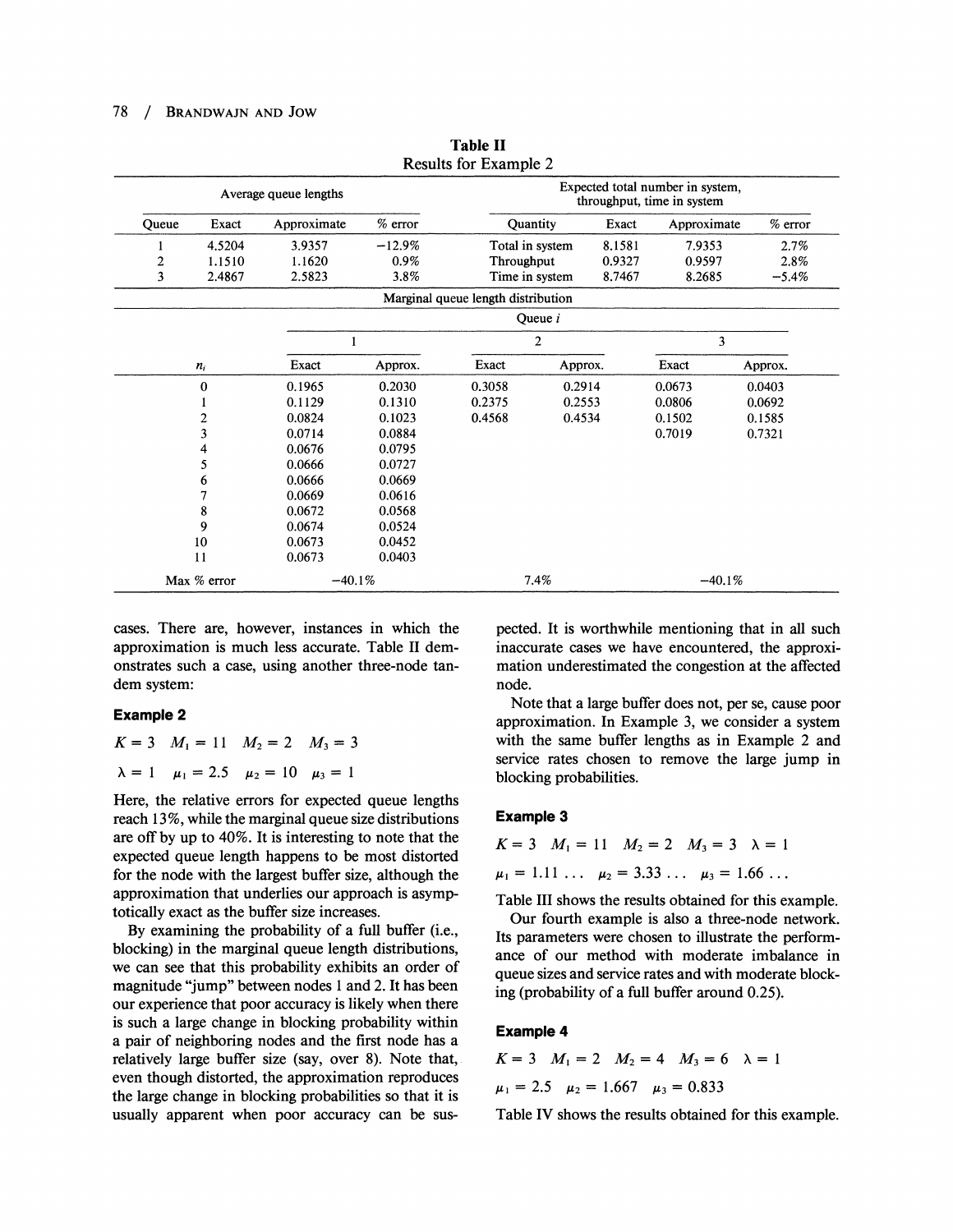|       |         |                       |           | Results for Example 3                                          |         |             |          |  |
|-------|---------|-----------------------|-----------|----------------------------------------------------------------|---------|-------------|----------|--|
|       |         | Average queue lengths |           | Expected total number in system,<br>throughput, time in system |         |             |          |  |
| Oueue | Exact   | Approximate           | $%$ error | $%$ error<br>Exact<br><b>Ouantity</b><br>Approximate           |         |             |          |  |
|       | 5.5876  | 5.5727                | $-0.3\%$  | Total in system                                                | 6.9703  | 6.9530      | $-0.2\%$ |  |
| 2     | 0.4375  | 0.4365                | $-0.2%$   | Throughput                                                     | 0.9217  | 0.9206      | $-0.1%$  |  |
| 3     | 0.9452  | 0.9438                | $-0.2\%$  | Time in system                                                 | 7.5624  | 7.5526      | $-0.1\%$ |  |
|       |         |                       |           | Marginal queue length probabilities                            |         |             |          |  |
|       | Oueue i | $Prob\{n_i = 0\}$     |           | $Prob\{n_i = M_i\}$                                            |         |             |          |  |
|       |         | Exact                 | Approx.   | Exact                                                          | Approx. | Max % error |          |  |
|       |         | 0.0783                | 0.0794    | 0.0782                                                         | 0.0787  | 1.5%        |          |  |
|       | 2       | 0.6606                | 0.6612    | 0.0981                                                         | 0.0977  | $0.1\%$     |          |  |
|       | 3       | 0.4469                | 0.4472    | 0.1124                                                         | 0.1119  | $0.9\%$     |          |  |

**Table I11** 

We selected our next example to illustrate the performance of our method with a larger number of nodes, relatively unbalanced queue sizes and service rates, and moderate to high blocking (12%-60%). Here, we use simulation results are basis for comparison. Most results are reported as 95%-level confidence intervals obtained using the batch-means method for simulation output analysis. The simulation used 10 batches, each batch corresponding to 10,000 customers completing their transit through the network.

### **Example 5**

 $K = 10$   $M_1 = M_3 = M_6 = M_7 = M_9 = 3$  $M_2 = M_5 = M_8 = 4$   $M_4 = M_{10} = 2$  $\lambda = 1$   $\mu_1 = 1.125$  $\mu_2 = \mu_4 = \mu_6 = 1$   $\mu_3 = \mu_7 = 0.833...$  $\mu_5 = \mu_8 = \mu_9 = 0.666 \ldots \mu_{10} = 1.111 \ldots$  Table V shows the results for this ten-node system. We observe that most approximation results in this example fall either within the confidence intervals or only slightly outside.

As is clear from its derivation, the proposed approach can be applied to networks with statedependent arrival and/or service rates. Example 6 is a five-node system with state dependent service rates. Table VI compares our method with simulation results for this example. As in Table V, we obtained 95% level confidence intervals using the batch means method, with 10 batches of 10,000 completions each.

#### **Example** 6

$$
K = 5 \quad M_1 = 4 \quad M_2 = M_4 = 5 \quad M_3 = M_5 = 3
$$
\n
$$
\lambda = 1 \quad \mu_i(n_i) = \mu_i \{1 - (n_i - 1)/(2M_i - 2)\},
$$
\n
$$
n_i = 1, \dots, M_i
$$
\n
$$
\mu_i = \mu_2 = \mu_4 = \mu_5 = 2 \quad \mu_3 = 2.5
$$

|              |           | Average queue lengths |           | Expected total number in system.<br>throughput, time in system |         |             |           |  |
|--------------|-----------|-----------------------|-----------|----------------------------------------------------------------|---------|-------------|-----------|--|
| <b>Oueue</b> | Exact     | Approximate           | $%$ error | Exact<br>Quantity                                              |         | Approximate | $%$ error |  |
|              | 0.7220    | 0.7138                | $-1.1\%$  | Total in system                                                | 6.8707  | 6.9499      | 1.2%      |  |
| 2            | 2.0373    | 2.0550                | $0.9\%$   | Throughput                                                     | 0.7822  | 0.7868      | $0.6\%$   |  |
| 3            | 4.1114    | 4.1811                | 1.7%      | 8.7838<br>Time in system<br>8.8331                             |         | $0.6\%$     |           |  |
|              |           |                       |           | Marginal queue length probabilities                            |         |             |           |  |
|              | Oueue $i$ | $Prob\{n_i = 0\}$     |           | $Prob\{n_i = M_i\}$                                            |         |             |           |  |
|              |           | Exact                 | Approx.   | Exact                                                          | Approx. | Max % error |           |  |
|              |           | 0.4958                | 0.4994    | 0.2178                                                         | 0.2132  | 2.1%        |           |  |
|              | ኅ         | 0.2315                | 0.2222    | 0.2551                                                         | 0.2520  | 4.0%        |           |  |
|              | 3         | 0.0613                | 0.0558    | 0.3284                                                         | 0.3368  |             | 8.9%      |  |

| <b>Table IV</b>              |  |
|------------------------------|--|
| <b>Results for Example 4</b> |  |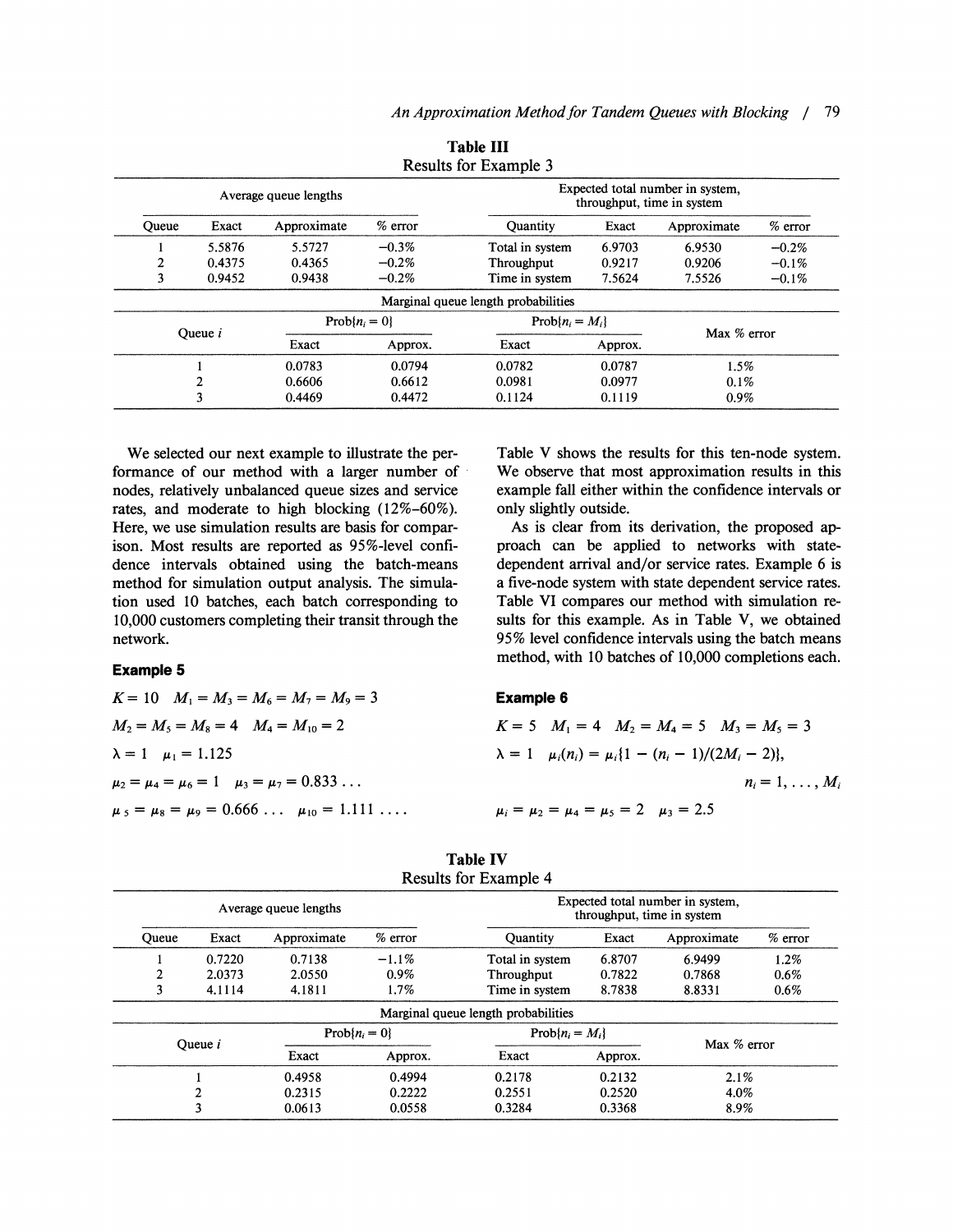#### 80 / **BRANDWAJN AND JOW**

|       | Average queue lengths   |                   |                                     | Expected total number in system,<br>throughput, time in system |               |  |
|-------|-------------------------|-------------------|-------------------------------------|----------------------------------------------------------------|---------------|--|
| Queue | Simulation              | Approximation     | <b>Ouantity</b>                     | Simulation middle point                                        | Approximation |  |
| 1     | (2.3042, 2.3182)        | 2.3009            | Total in system                     | 19.9642                                                        | 19.8392       |  |
| 2     | (3.4005, 3.4206)        | 3.3933            | Throughput                          | 0.4476                                                         | 0.4477        |  |
| 3     | (2.3131, 2.3218)        | 2.3180            | Time in system                      | 44.6027                                                        | 44.3136       |  |
| 4     | (1.1728, 1.1938)        | 1.1848            |                                     |                                                                |               |  |
| 5     | (2.6881, 2.7345)        | 2.7004            |                                     |                                                                |               |  |
| 6     | (1.5299, 1.5734)        | 1.5347            |                                     |                                                                |               |  |
| 7     | (1.7991, 1.8445)        | 1.8028            |                                     |                                                                |               |  |
| 8     | (2.5773, 2.6233)        | 2.5553            |                                     |                                                                |               |  |
| 9     | (1.5118, 1.5417)        | 1.5224            |                                     |                                                                |               |  |
| 10    | (0.5248, 0.5351)        | 0.5272            |                                     |                                                                |               |  |
|       |                         |                   | Marginal queue length probabilities |                                                                |               |  |
|       |                         | $Prob\{n_i = 0\}$ |                                     | $Prob\{n_i = M_i\}$                                            |               |  |
|       | Queue i                 | Simulation        | Approx.                             | Simulation                                                     | Approx.       |  |
|       |                         | (0.0574, 0.0608)  | 0.0642                              | (0.5489, 0.5559)                                               | 0.5523        |  |
|       | $\overline{\mathbf{c}}$ | (0.0103, 0.0127)  | 0.0135                              | (0.6041, 0.6109)                                               | 0.6042        |  |
|       | 3                       | (0.0506, 0.0523)  | 0.0497                              | (0.5442, 0.5498)                                               | 0.5440        |  |
|       | 4                       | (0.2438, 0.2542)  | 0.2492                              | (0.4270, 0.4376)                                               | 0.4340        |  |
|       | 5                       | (0.0741, 0.0823)  | 0.0784                              | (0.3617, 0.3731)                                               | 0.3639        |  |
|       | 6                       | (0.2331, 0.2490)  | 0.2476                              | (0.2662, 0.2773)                                               | 0.2675        |  |
|       | 7                       | (0.1638, 0.1774)  | 0.1765                              | (0.3581, 0.3721)                                               | 0.3599        |  |
|       | 8                       | (0.0897, 0.0971)  | 0.1002                              | (0.3270, 0.3377)                                               | 0.3225        |  |
|       | 9                       | (0.2290, 0.2370)  | 0.2348                              | (0.2439, 0.2542)                                               | 0.2486        |  |
|       | 10                      | (0.5922, 0.5983)  | 0.5970                              | (0.1229, 0.1275)                                               | 0.1243        |  |

**Table** V Comparisons for Example 5

fairly accurate results. The number of iterations ates. needed for convergence is moderate: Table VII shows The data of Table VII suggest that the number of the number of iterations required in the examples just iterations needed, for a network with a given number presented that are necessary to achieve a maximum of nodes, depends on the particular set of the network

As a whole, the proposed method appears to produce difference of less than  $10^{-5}$  between consecutive iter-

|                  | Average queue lengths |                   | Expected total number in system,<br>throughput, time in system |                         |               |  |  |
|------------------|-----------------------|-------------------|----------------------------------------------------------------|-------------------------|---------------|--|--|
| Queue            | Simulation            | Approximation     | Quantity                                                       | Simulation middle point | Approximation |  |  |
|                  | (1.5595, 1.6604)      | 1.5876            | Total in system                                                | 7.4944                  | 7.4218        |  |  |
| $\boldsymbol{2}$ | (1.8349, 2.0180)      | 1.9283            | Throughput                                                     | 0.8275                  | 0.8302        |  |  |
| 3                | (0.9935, 1.0710)      | 1.0247            | Time in system                                                 | 9.0566                  | 8.9398        |  |  |
| 4                | (1.8398, 2.0031)      | 1.8715            |                                                                |                         |               |  |  |
| 5                | (0.9897, 1.0190)      | 1.0097            |                                                                |                         |               |  |  |
|                  |                       |                   | Marginal queue length probabilities                            |                         |               |  |  |
|                  |                       |                   |                                                                | $Prob\{n_i = M_i\}$     |               |  |  |
|                  |                       | $Prob\{n_i = 0\}$ |                                                                |                         |               |  |  |
|                  | Oueue <i>i</i>        | Simulation        | Approx.                                                        | Simulation              | Approx.       |  |  |
|                  |                       | (0.3239, 0.3498)  | 0.3447                                                         | (0.1642, 0.1808)        | 0.1699        |  |  |
|                  |                       | (0.3029, 0.3354)  | 0.3172                                                         | (0.1270, 0.1515)        | 0.1374        |  |  |
|                  |                       | (0.4502, 0.4763)  | 0.4680                                                         | (0.1610, 0.1841)        | 0.1725        |  |  |
|                  | 4                     | (0.3096, 0.3365)  | 0.3292                                                         | (0.1306, 0.1528)        | 0.1340        |  |  |

**Table** VI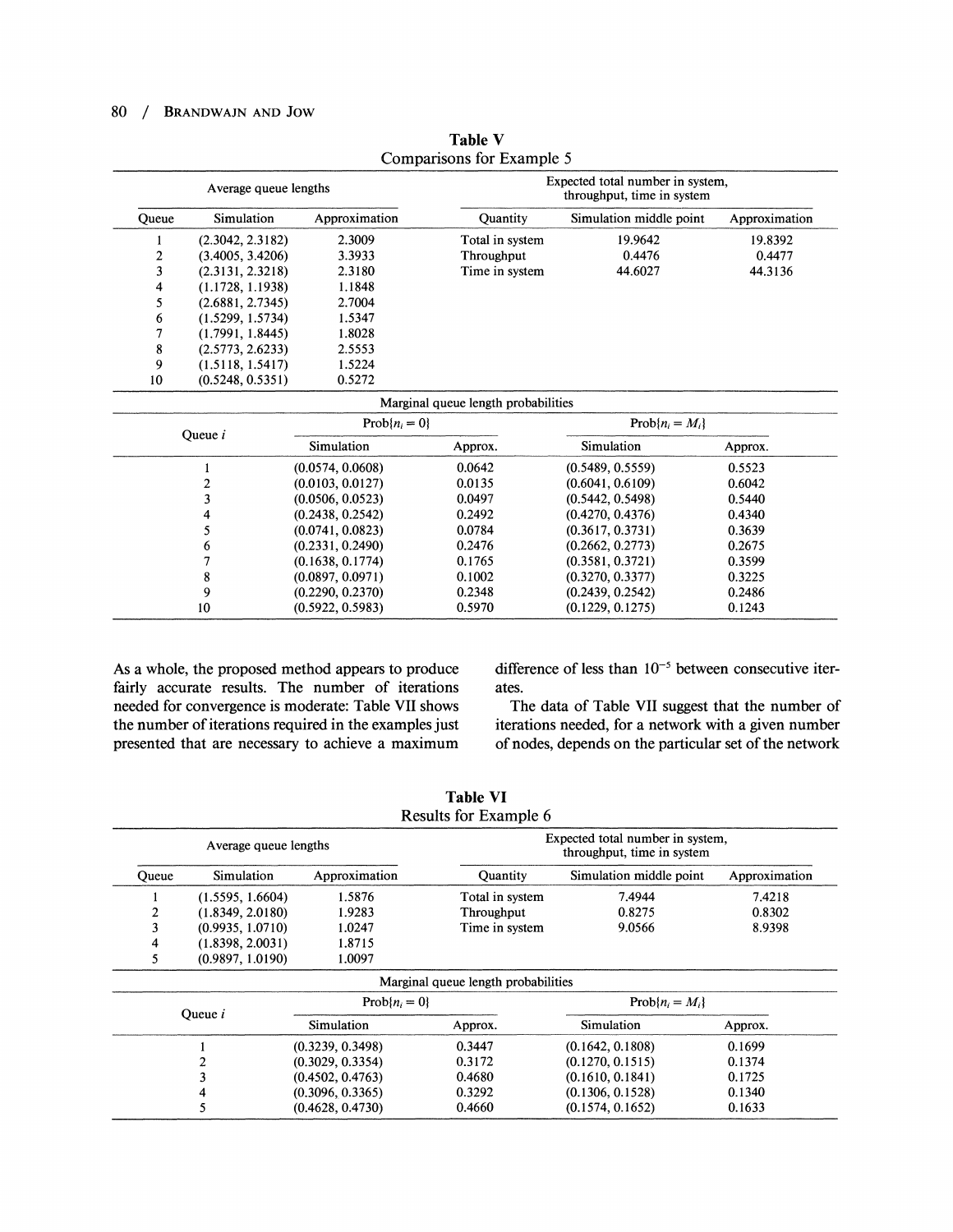|                               | <b>Table VII</b> |  |    |
|-------------------------------|------------------|--|----|
| Number of Iterations Required |                  |  |    |
| Example                       |                  |  | n  |
| Iterations                    | 12               |  | ۱0 |
| Network nodes                 |                  |  |    |

**Table VIII**  Number of Iterations vs. Number of Nodes

Nodes 5 7 9 11 13 15 17 19 Iterations 9 12 11 20 26 33 39 46

| parameters. Intuitively, this number can be expected        |
|-------------------------------------------------------------|
| to grow as the number of nodes increases. Because the       |
| addition of a node in a tandem network modifies the         |
| behavior of other nodes, it seems difficult to study the    |
| effect of the number of nodes on convergence speed          |
| in isolation of the effect of other parameters. With        |
| this caveat, we present in Table VIII the number of         |
| iterations required to achieve convergence (less            |
| than $10^{-5}$ difference between iterates) in a network    |
| composed of K identical nodes; $M_i = 2$ , $\mu_i = 1$ ,    |
| $i = 1, \ldots, K, \lambda = 1$ , for several values of the |

number of nodes, K. We observe that, although the number of iterations generally does increase with the number of nodes, it tends to remain in the low 10s even for relatively large numbers of nodes.

In the next section, we briefly consider a few extensions to our approach.

#### **3. Extensions**

As mentioned in the introduction, the proposed method can be extended to handle more general tandem queueing systems. One possible extension is to allow production type of blocking, as discussed in Altiok and Stidham and in Suri and Diehl.

To illustrate the performance of our method with this type of blocking, we use three examples taken from Perros and Altiok (1984) and, for comparison, we reproduce the results of the approximation method proposed by those researchers. All the comparisons include the average queue lengths, the expected total number of customers in the system, the throughput and the average sojourn time in the network. We also include two values of the marginal queue length distribution for individual nodes: the probability of an empty and full node.

In the comparisons, "exact" refers to a numerical solution of system equations, and "simulation" results are those reported in Perros and Altiok.

The first example in this section, Example 7, is a three-node system. Table IX shows the results for this example.

#### **Example 7**

 $K = 3$   $M_1 = M_2 = M_3 = 2$  $\lambda = 3$   $\mu_1 = 3$   $\mu_2 = 4$   $\mu_3 = 2$ 

Examples 8 and 9 (Tables X and XI, respectively) both correspond to a five-node tandem network.

|               |        |                                                                |                                     | <b>Results for Example 7</b>        |        |        |                      |                                     |
|---------------|--------|----------------------------------------------------------------|-------------------------------------|-------------------------------------|--------|--------|----------------------|-------------------------------------|
|               |        | Expected total number in system,<br>throughput, time in system |                                     |                                     |        |        |                      |                                     |
| Queue         | Exact  | Our<br>approximation                                           | Perros-Altiok<br>approxima-<br>tion | Quantity                            |        | Exact  | Our<br>approximation | Perros-Altiok<br>approxima-<br>tion |
|               | 1.2417 | 1.2443                                                         | 1.2359                              | Total in system                     |        | 3.9347 | 3.9126               | 3.8347                              |
| 2             | 1.2609 | 1.2481                                                         | 1.1991                              | Throughput                          |        | 1.6476 | 1.6365               | 1.6242                              |
| 3             | 1.4321 | 1.4202                                                         | 1.3997                              | Time in system                      |        | 2.3881 | 2.3908               | 2.3609                              |
| Max % error   |        | 1.0%                                                           | 4.9%                                |                                     |        |        |                      |                                     |
|               |        |                                                                |                                     | Marginal queue length probabilities |        |        |                      |                                     |
|               |        |                                                                | $Prob\{n_i = 0\}$                   |                                     |        |        | $Prob\{n_i = M_i\}$  |                                     |
| Queue i       |        | Exact                                                          | Our<br>approx.                      | $P-A$<br>approx.                    | Exact  |        | Our<br>approx.       | $P-A$<br>approx.                    |
|               |        | 0.2090                                                         | 0.2102                              | 0.2228                              | 0.4508 |        | 0.4545               | 0.4586                              |
|               |        | 0.2429                                                         | 0.2492                              | 0.2742                              | 0.5038 |        | 0.4974               | 0.4733                              |
| $\frac{2}{3}$ |        | 0.1761                                                         | 0.1818                              | 0.1880                              | 0.6082 |        | 0.6020               | 0.5877                              |
| Max % error   |        |                                                                | 3.2%                                | 12.9%                               | 1.3%   |        | 6.1%                 |                                     |

**Table IX**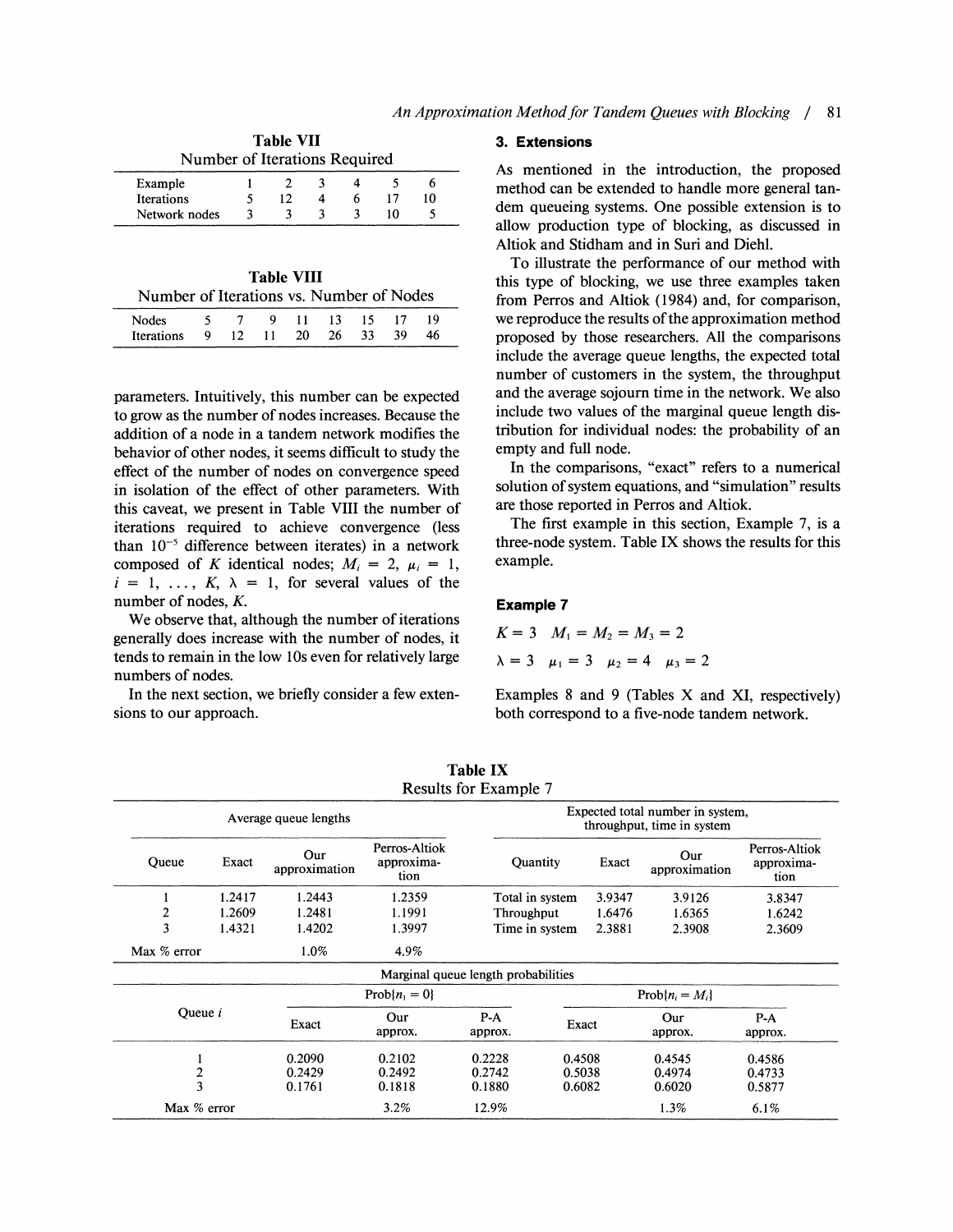### 82 / BRANDWAJN AND JOW

|       |                  | Average queue lengths |                                     |                                     |                     |            | Expected total number in system, throughput, time in system |                  |                      |                                     |
|-------|------------------|-----------------------|-------------------------------------|-------------------------------------|---------------------|------------|-------------------------------------------------------------|------------------|----------------------|-------------------------------------|
| Queue | Simulation       | Our<br>approximation  | Perros-Altiok<br>approxima-<br>tion |                                     | <b>Quantity</b>     |            | Simulation                                                  |                  | Our<br>approximation | Perros-Altiok<br>approxima-<br>tion |
|       | (1.3614, 1.3698) | 1.3642                | 1.3612                              | Total in system                     |                     | 5.6443     | 5.5591                                                      | 5.3256           |                      |                                     |
| 2     | (0.9319, 0.9725) | 0.9450                | 0.8916                              | Throughput                          |                     | 1.4358     | 1.4307                                                      | 1.4151           |                      |                                     |
| 3     | (0.9099, 0.9623) | 0.9144                | 0.8218                              |                                     | Time in system      |            | 3.8856                                                      | 3.7634           |                      |                                     |
| 4     | (1.1713, 1.2187) | 1.1598                | 1.0980                              |                                     |                     |            |                                                             |                  |                      |                                     |
| 5     | (1.1770, 1.2144) | 1.1757                | 1.1530                              |                                     |                     |            |                                                             |                  |                      |                                     |
|       |                  |                       |                                     | Marginal queue length probabilities |                     |            |                                                             |                  |                      |                                     |
|       |                  |                       | $Prob\{n_i = 0\}$                   |                                     | $Prob\{n_i = M_i\}$ |            |                                                             |                  |                      |                                     |
|       | Queue $i$        | Simulation            | Our<br>approx.                      | $P-A$<br>approx.                    |                     | Simulation | Our<br>approx.                                              | $P-A$<br>approx. |                      |                                     |
|       |                  | 0.1608                | 0.1589                              | 0.1671                              | 0.5214              |            | 0.5231                                                      | 0.5283           |                      |                                     |
|       | 2                | 0.3805                | 0.3825                              | 0.4167                              | 0.3325              |            | 0.3276                                                      | 0.3083           |                      |                                     |
|       | 3                | 0.3990                | 0.4100                              | 0.4549                              | 0.3351              |            | 0.3245                                                      | 0.2767           |                      |                                     |
|       | 4                | 0.2795                | 0.2957                              | 0.3178                              | 0.4745              |            | 0.4555                                                      | 0.4158           |                      |                                     |
|       | 5                | 0.2779                | 0.2847                              | 0.2924                              | 0.4736              |            | 0.4604                                                      | 0.4455           |                      |                                     |

**Table X**  Results for Example 8

 $\lambda = 3$   $\mu_1 = 2$   $\mu_2 = 3$   $\mu_3 = 4$   $\mu_4 = 3$   $\mu_5 = 2$ . section is 5, 8 and 8, respectively.

| $K = 5$ $M_1 = M_2 = \ldots = M_5 = 2$               |
|------------------------------------------------------|
| $\lambda = 2$ $\mu_1 = \mu_2 = \ldots = \mu_5 = 2$ . |

**Example 8** intervals or only slightly outside. The number of iter- $K = 5$   $M_1 = M_2 = \ldots = M_5 = 2$  ations needed to attain convergence (less that  $10^{-5}$  difference between iterates) for the examples in this

Another extension that works well with the pro-**Example 9 Example 9 posed method is to allow a more general state depend-**<br>**Example 9** ence of service rates; that is, it is easy to include rates that depend both on local congestion and on the number of customers at the next node. Denote by  $\mu_i(n_i, n_{i+1})$ , for  $i = 1, \ldots, K - 1$ , such a rate for node We observe that most of our approximation results in  $i$ . Note that this type of state dependency may arise if Examples 8 and 9 fall either within the confidence the service at node  $i$  actually involves some interven-

| <b>Table XI</b>              |
|------------------------------|
| <b>Results for Example 9</b> |

| Average queue lengths               |                  |                      |                                | Expected total number in system,<br>throughput, time in system |            |                      |                                |
|-------------------------------------|------------------|----------------------|--------------------------------|----------------------------------------------------------------|------------|----------------------|--------------------------------|
| Queue                               | Simulation       | Our<br>approximation | Perros-Altiok<br>approximation | Quantity                                                       | Simulation | Our<br>approximation | Perros-Altiok<br>approximation |
| 1                                   | (1.1983, 1.2240) | 1.2338               | 1.2374                         | Total in system                                                | 5.5572     | 5.5084               | 5.4249                         |
| 2                                   | (1.2405, 1.2701) | 1.2562               | 1.2307                         | Throughput                                                     | 1.1378     | 1.1068               | 1.0862                         |
| 3                                   | (1.1688, 1.1966) | 1.1609               | 1.1346                         | Time in system                                                 | 4.8842     | 4.9768               | 4.9943                         |
| 4                                   | (1.0498, 1.0755) | 1.0318               | 1.0119                         |                                                                |            |                      |                                |
| 5                                   | (0.8368, 0.8541) | 0.8257               | 0.8103                         |                                                                |            |                      |                                |
| Marginal queue length probabilities |                  |                      |                                |                                                                |            |                      |                                |
| $Prob\{n_i = 0\}$                   |                  |                      |                                | $Prob\{n_i = M\}$                                              |            |                      |                                |
|                                     | Queue i          | Simulation           | Our<br>approx.                 | $P-A$<br>approx.                                               | Simulation | Our<br>approx.       | $P-A$<br>approx.               |
|                                     |                  | 0.2199               | 0.2128                         | 0.2195                                                         | 0.4311     | 0.4466               | 0.4569                         |
|                                     | 2                | 0.2365               | 0.2394                         | 0.2571                                                         | 0.4919     | 0.4956               | 0.4878                         |
|                                     | 3                | 0.2737               | 0.2848                         | 0.2995                                                         | 0.4565     | 0.4457               | 0.4341                         |
|                                     | 4                | 0.3277               | 0.3442                         | 0.3563                                                         | 0.3903     | 0.3760               | 0.3682                         |
|                                     | 5                | 0.4362               | 0.4466                         | 0.4569                                                         | 0.2817     | 0.2723               | 0.2672                         |